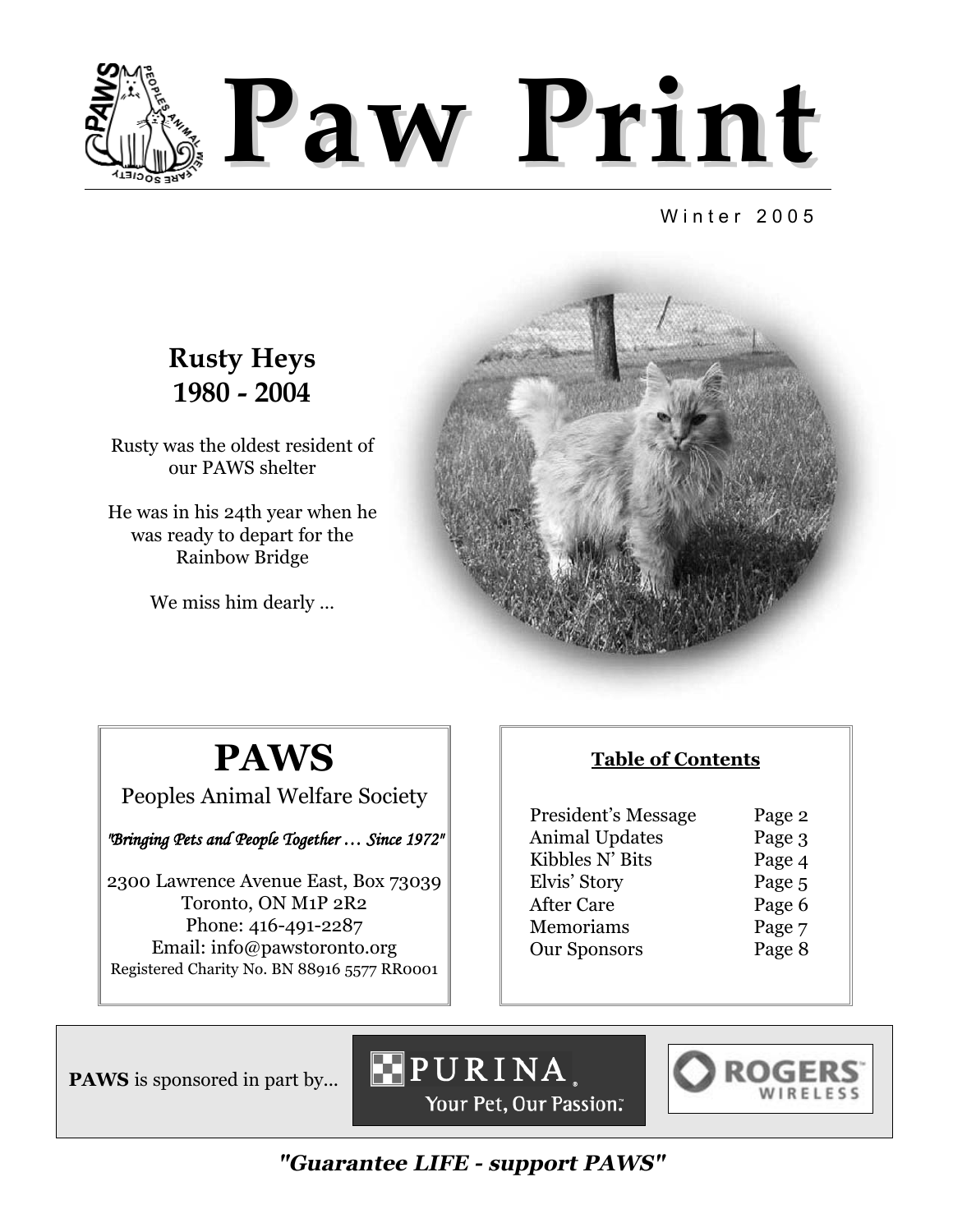# Message from the President...

**P**AWS proudly celebrates 33 years of provid-<br>ing much-needed assistance to homeless<br>animals in 2005. Despite our efforts, the ing much-needed assistance to homeless animals in 2005. Despite our efforts, the cries for help continue to pour in. Our numbers have doubled in the past six months and our shelter is bursting at the seams. The number of 'permanent residents' and those who would have been deemed "unadoptable" by others continues to grow. But the news is not all bad … I am happy to report that some of our past residents and others in peril have found loving "forever" homes with our help.

PAWS is at a crossroads and 2005 is a critical year. We are focused on four major goals and are officially requesting your involvement and support:

1) The 2005 spay/neuter campaign with a goal of \$25,000;

2) The construction of a unique and desperately required 'Isolation Wing" for our shelter - costs yet to be determined currently seeking private and/or corporate funding;

3) An increase in adoptions through the help of local pet stores and adoption centers;

4) Further involvement in education / programs for schools and senior's centers.

We ask for you to look into your hearts and to those around you for help in any and all aspects of achieving our goals. Our success will be dependent upon the generosity of animal lovers including our members, grateful adoptees, their families, philanthropic foundations and corporations who share our passion, determination and ambition.

Through rescue and adoption PAWS shall continue to support our motto of … BRINGING PETS AND PEOPLE TOGETHER in 2005.

Help us to help those - who cannot help themselves. Send your donation today.

On behalf of the animals and our devoted volunteers, I thank you.

Kimberly Heys President







Right: Chucky relaxes on a favorite perch. (See "I Need A Home" Section for details!)

Left: PAWS Shelter residents Shadow and Cougar spend some quality time together.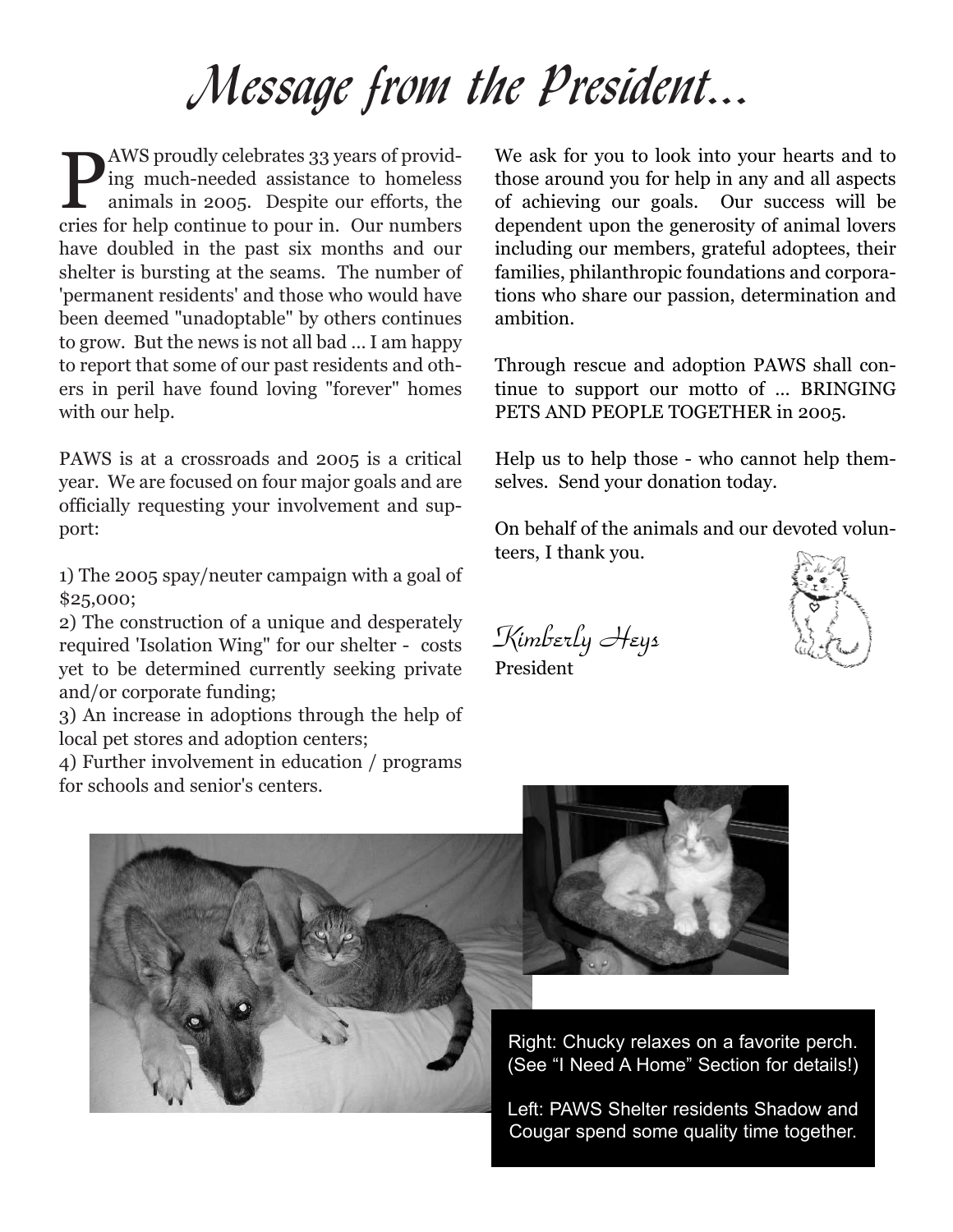Dear PAWS Supporters: **Here are some of the animals YOU HAVE RECENTLY SAVED!**

#### I NEED A HOME! (Some of our recent rescues)

**NOTE** - If we included all of our recent rescues - the entire issue of Paw Print would be bursting at the seams please refer to www.pawstoronto.org and link to Pet Finder to view pictures and descriptions of special pets looking for loving, responsible homes (you may also view our "Happy Tails" section for success stories) and we suggest that you check-in from time to time as this information changes regularly.

**JORDAN, HERSHEY & STORM - These 3 young cats** were rescued from the bitter cold temperatures by devoted PAWS volunteers who braved the elements (fingers, toes and ears freezing in spite of their winter clothing) in order to save the lives of JORDAN who is a beautiful brown tabby who had already been neutered. In spite of our efforts (we placed ads in local newspapers, put up posters etc.), sadly no one claimed him. Perhaps he was neutered by another organization and released? PAWS does NOT trap/neuter and release - we believe even the 'ferals' deserve a chance as we have been very successful in 'taming' these creatures which, let's face it, simply means gaining their trust! As well, who would be there to care for them should they become ill and how could we possibly put them back out in the cold - especially after surgery!? HERSHEY is a petite black and white female who is now spayed which means many LESS kittens on our city streets and finally, STORM is a small silver tabby male who actually instigated the rescue of all three of these starving felines when a PAWS member spotted him injured and limping through tall snow banks … he was, by far, one of the smartest and most elusive cats we have ever rescued. All three are resting comfortably in our shelter, bellies full, warm and cozy and getting acquainted with the others.

**MARMALAIDE** - Rescued by a true cat lover and new member to PAWS … this adorable and very shy little orange tabby is in search of a quiet, gentle new Mom or Dad to reassure her that our world is not such a terrible place. This rescuer confesses … "when no one else would help - PAWS did … how can I ever thank you enough?" We thank Sharon for her contribution towards the veterinary care of this deserving kitty and are sad to report that there are still a number of 'strays' in the area where Marmalaide was found. Please … help us to help them!

**CHUCKY** - (as pictured on page 2) This amazing young fella was fed outside as a 'feral' cat for more than 3 years before being brought in from the cold. He was very aggressive toward other homeless cats near to the PAWS shelter and 'sprayed' everything in sight. Finally, this past December he was humanely trapped, provided with full veterinary care and admitted to the shelter. Although he was very difficult while in the care of our veterinarian … he has proven himself to be an absolute gentleman in our shelter. He has not had a disagreement with any other cat and he has been diligent about making use of the litter box. Chucky is a good example of a misunderstood cat who DESERVES A CHANCE.

#### I FOUND A HOME! (Some of our recent adoptions)

Andy (special thanks to Taylor family) Angel (aka Kita - now has a special new Dad) Bandit (found a nice new family) Boo (absolutely adored by his new family) Cookie (so pleased that you are finally in a loving home) Fargo (we found the right 'fit' for this special feline) Mau (aka Lightening a new friend to Cookie) Maggie & Maxwell (a successful relocation - together!) Mindy - (well loved in her new abode) Missy (abandoned as she had bladder stones) Mouche (special thanks to Secord Animal Hospital who so patiently helped us to find such a wonderful new family) Rocky - (miss ya' big guy!) Roxy (special little tortie has a wonderful new Mom) Sasha (a bossy young soul) Stanley/Sir William (joined Meaford in his new home)

Too many kittens to name …

#### **PAWS Adoption Policy:**

PAWS adopts animals with the understanding that, should the placement not prove to be successful for any reason, the animal is to be returned to us. WE NEVER EUTHANIZE THESE ANIMALS. If possible they will be re-adopted. If not, they live out the rest of their lives at our shelter. If an animal has been diagnosed with a terminal illness or if their immune system is comprimised, they are lovingly cared for at the PAWS shelter for as long as they are pain-free and enjoying a decent quality of life. Until such time as they are ready to cross the rainbow bridge ...

Your continued support of this unique NO-KILL organization means more than words can say!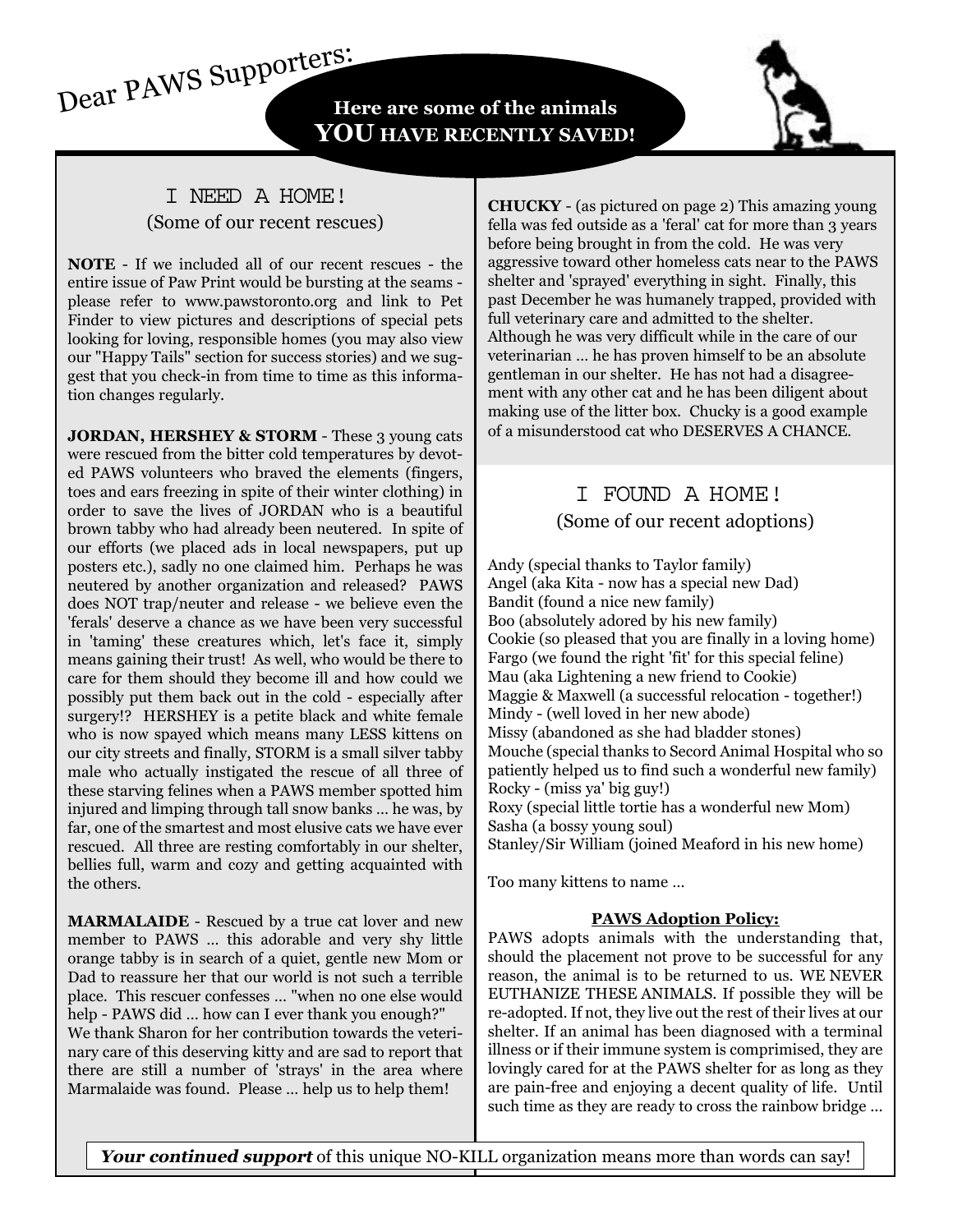$\mathbf{A}^{\mathbf{B}}$ **BLES**  $\boldsymbol{\theta}$ **BITS -** $\sum_{\text{the}}_{\text{he}_{\text{d}_{\text{r}_t}}} \sum_{\text{s}_{\text{t}_{\text{r}_{\text{O}}}}_{\text{r}_{\text{d}_{\text{r}_{\text{O}}}}_{\text{r}_{\text{d}_{\text{r}_{\text{O}}}}_{\text{r}_{\text{d}_{\text{r}_{\text{O}}}}}}}\mathbf{K}$ the heart of a volunteer"

Siamese cats and went looking for one to adopt at a shelter in the area. I found a funky name and it made me take a closer look at a cat. His name was Fargo and I read that he was a special needs cat, he was aggressive. I contacted PAWS to find out more about Fargo, as I saw his picture and fell in love. I was contacted, given his owners phone number, and called them to arrange a meeting. A couple days later I went for an hour-long visit and wanted to take him home immediately. We waited until the following Saturday and Fargo came to live with me. It was rough going at first as he would not let me touch him for a week, and then only to brush him and a few brief head rubs. Within 2 weeks Fargo was following me up the stairs at night and was at the bedroom door in the mornings when I awoke. Now, my bug-a-boo, pumpkin, honey (Fargo) snuggles morning and evening in the bed, loves to jump up in my lap for cuddles all evening, and nips my ankles or hands if I am not paying him enough attention. It is so great to get home at night and have his adorable face at the door greeting me. I am so grateful to PAWS for assisting Fargo's previous owners in locating a new home for him. He can be somewhat aggressive and they were told he should be put down as no one would take an aggressive cat. I think he is quite fun and his aggressiveness has had a few challenges that I have enjoyed dealing with. Now if I could only stop the ankle nips when

A few months ago I decided it was time to share my townhouse with someone. Now, I prefer

**By Angela S.**

**Fargo's Story**



Thank you for taking the time to read this issue of PAW Print. Please feel free to pass it along to a fellow pet-lover for their reading enjoyment. We always welcome new members! By spreading the word about PAWS (a strictly NO-KILL organization managed exclusively by volunteers) you are helping those who can not help themselves.

#### **WE HAVE WONDERFUL NEWS TO REPORT!!!**

Two very generous PAWS Members -Teresia and Stan Rowatt-Have DONATED A VAN to assist with our recues, fundraisers etc.!!!

We would like to acknowledge this donation which was made by our two special friends in loving memory of Morgie. Keep your eyes peeled at our upcoming fundraising events for a glimpse of our new van!!!



PAWS President Kim receiving the keys to the new van!

We would also like to acknowledge the sponsorship of **Nestle Purina PetCare** in respect of this vehicle and for the pet food that they have so generously donated.



*PAWS and Purina are working together today … with a vision of a better tomorrow.*

We could never thank everyone who supports PAWS in one issue of PAW Print ... but please know that your donations do not go un-noticed. We appreciate each and every contribution - large or small - and guarantee that each and every dollar is used to help the animals we rescue. We have also received items such as scratching posts and other 'equipment' that has really been put to good use. Thank you one and all!!

**PAWS** Bringing Pets and People Together … Since 1972

I'm not looking…



In cold temperatures PLEASE encourage pet owners to keep their pets INDOORS!!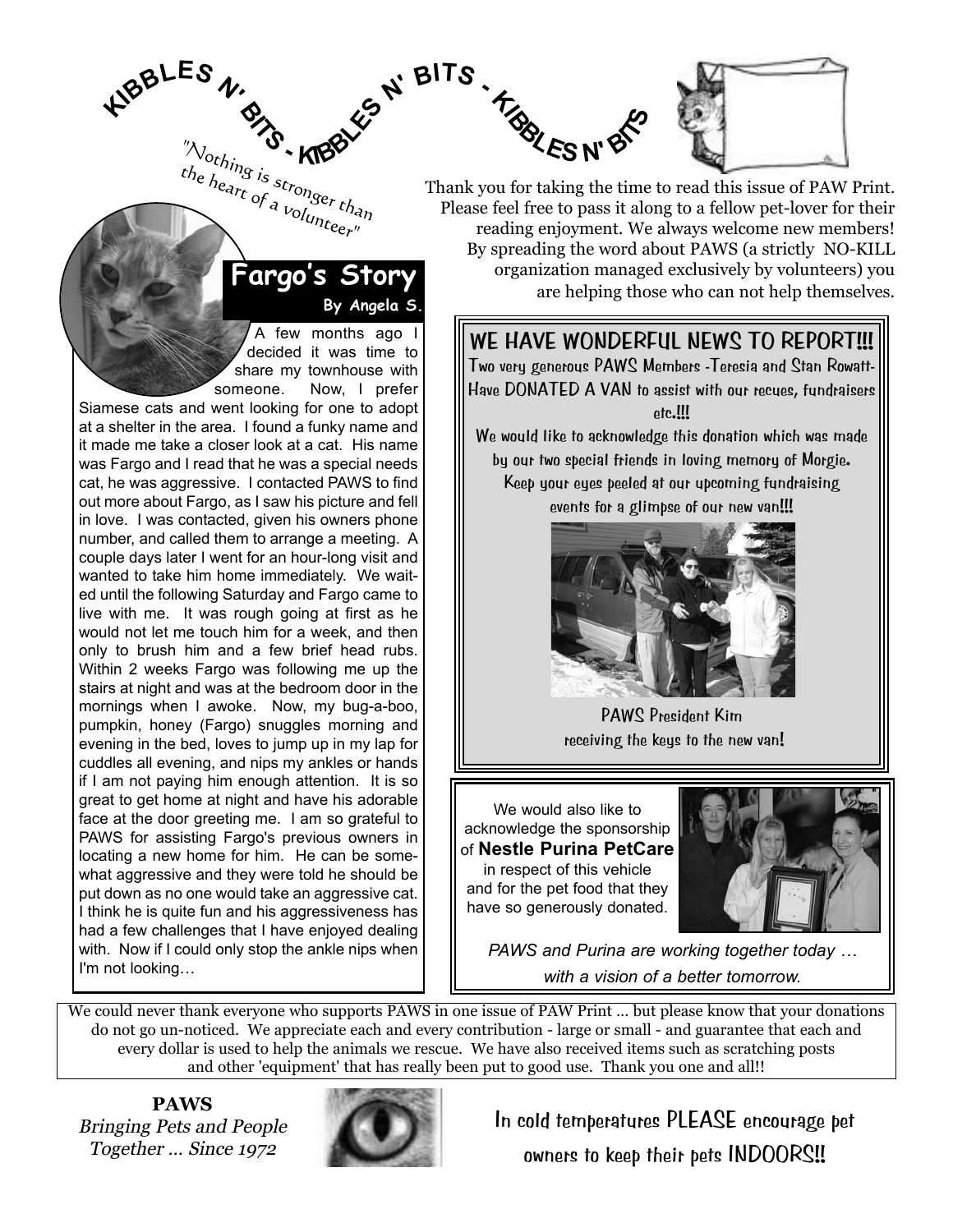Elvis was a tabby who died very suddenly of a massive blood clot which paralyzed his back legs - while resting leisurely on his favorite couch. In his lifetime he moved 5 times, crossed the country twice both on an airplane and in a car and spent several weeks at a vet clinic due to weight-related issues. At the time of his death Elvis was 12 years old and weighed 21 pounds. These are his stories.

We're Watching Too...

In 12 years I accumulated a number of stories.<br>Some of them I just can't bring myself to tell.<br>In fact all of us pets have stories to tell ...<br>interesting ones about our human companions. n 12 years I accumulated a number of stories. Some of them I just can't bring myself to tell.  $\mathsf{L}$  In fact all of us pets have stories to tell ... We see everything you do - you laugh at us for some of the silly things WE do but don't forget we have eyes and we're watching you too.

We were there when Billy or Barbara dumped you and we watched as you managed to pack away 7 tubs of ice cream over 4 nights - and you called us fat. We witnessed you dancing around the house naked … because you thought nothing of us just lying there on the chair. We say nothing because we love you unconditionally - but you really should cover up a bit.

We've seen you stub your toe on a couch or the leg of your bed and hop around like a fool cursing everything and everybody. We usually watch this from a favourite hiding place where we have decided to retreat while you throw that little fit. We've seen you fall up or down the stairs, fall out of or into the shower and from the window we've seen you trip on the sidewalk. We might chuckle to ourselves … but we still love you without question.

We've gazed at you while YOU are sleeping too and we listen to you snore, sniffle, or talk in your sleep. We've experienced your gas - and have sometimes been downright offended by YOUR smell but we say nothing.

We've heard all about that person down the hall whom you are madly in love with. We know how much you dislike your family at times, how you worry about the future and fret about the present. We are there to console you when you lose or change your job, get a funny haircut or come home in a grumpy mood … because YOU are OUR EVERYTHING.

We've witnessed your highs, we've witnessed your lows. We shake our heads and blink our eyes in both wonderment and disbelief at the crazy things you've done … but through it all, at the end of the day, you remain our favourite person in the world. We adore you and would not have you any other way. You are as much our pet as we are yours and we watch you too. So, the next time you catch yourself doing something unseemly or weird … picking your nose, scratching your backside or doing aerobics in a most awkward fashion … remember that we are there watching you, taking it all in so that we too have stories to tell about you - as you have about us.

Written by Michael Pinkus for Elvis Pinkus

#### **EDITORIAL:**

Your pet is precious and special - and yes they are watching you too. They know us better than we know ourselves - although they seem nonchalant and aloof. Remember, your pet is not only part of the family, in some cases he/she is your very best friend. Be kind, gentle and loving to them ALWAYS. It's the very least we can offer them for the unconditional love they provide to us.



If you workplace is conducting a United Way campaign, please remember that you can direct the funds from your pledge to PAWS … call Kim for more information 416-491-2287.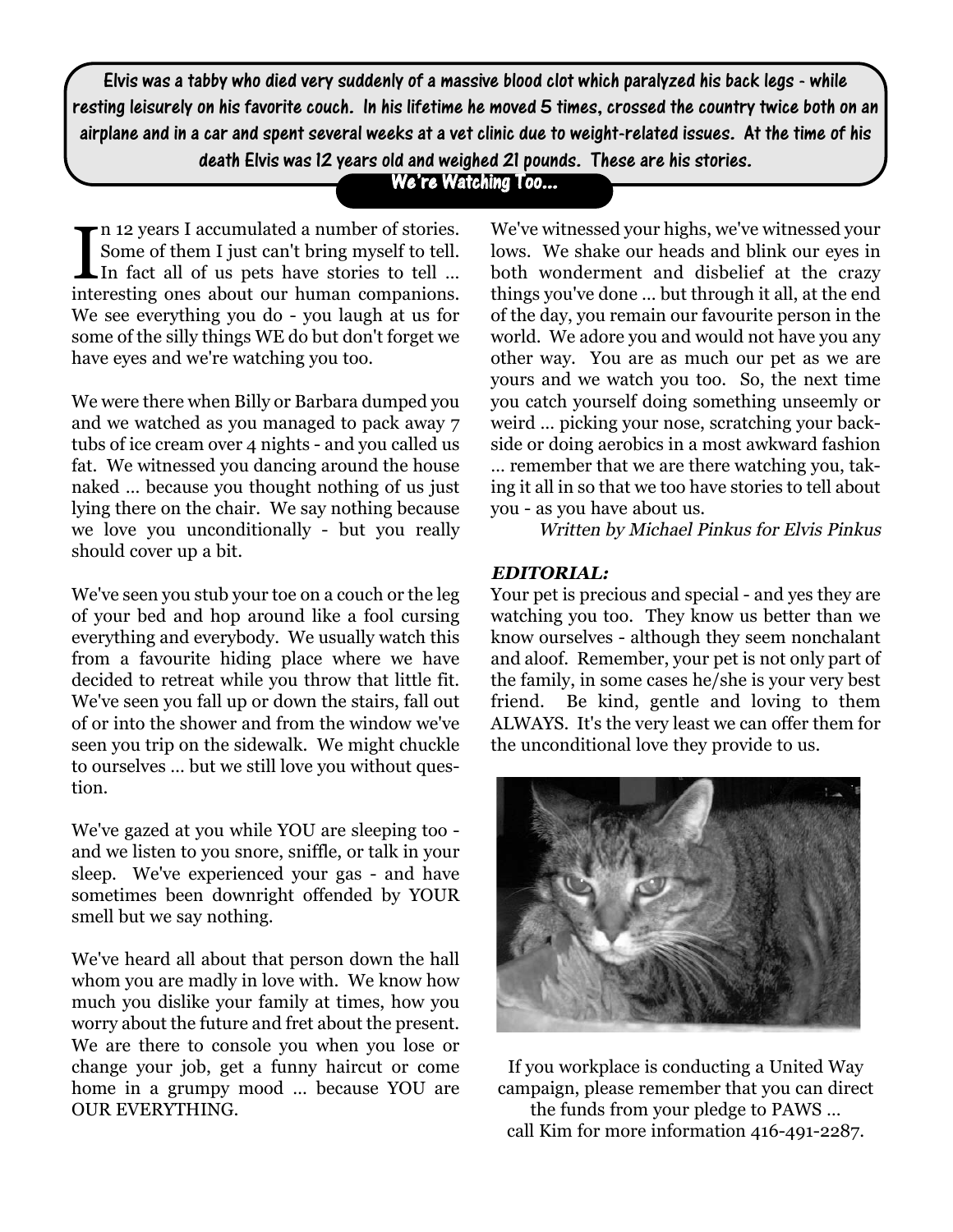## **IN THE NEWS: Construction of PAWS ISOLATION WING!**

This is an opportune time to consider assisting with the construction of our Isolation Wing where we will be housing animals with compromised immune systems and/or new residents who must be quarantined prior to admission to our shelter. Ear-mark your donation to this worthwhile addition.

Contact Kim for complete info. kim@pawstoronto.org or 416-491-2287



 $\mathbf{O}^{\text{ne}}$  of the realities of life is that through an untimely tragedy or by natural aging, a beloved pet may well survive<br>Uus. Pets are members of our family and we need to think about their care and protection when provide it. Don't overlook your pet(s) when making your estate plans.

If there is someone whom you think may agree to take your pet(s), talk it over with them now. If they have reservations, now is the time to find out.

Should you wish to have your pet(s) taken in by a responsible, no-kill shelter such as PAWS, you can indicate whether you wish for them to live out the rest of their natural lives at the shelter, or have the shelter find them a new, loving home. Here is a sample provision you can insert in your will to protect you pet(s):

"If at the time of my death I own a pet or pets, I direct my Executor to deliver them as soon as possible to PAWS (Peoples Animal Welfare Society), (a) to be cared for there until a suitable permanent home is arranged OR (b) to be cared for at their shelter for the rest of their natural lives. I further direct that a bequest of  $\mathcal S$  be paid to PAWS (Peoples Animal Welfare Society) in consideration of their good work."

You should discuss such provisions with your lawyer, amend them as need be and then update your will without delay..

| PAWS Wish List                                                                                                                   |
|----------------------------------------------------------------------------------------------------------------------------------|
| <b>QDonations towards spay/neuter campaign or isolation wing</b><br>of shelter                                                   |
| $\square$ Volunteers who are familiar with grant writing                                                                         |
| □ Cat Food (Nutro Adult) & Litter (Maxx Cat Clumping)                                                                            |
| □ Canadian Tire \$\$\$                                                                                                           |
| □Handi-person to visit our shelter periodically to perform odd jobs                                                              |
| OVeterinary Technician or pet groomer to visit periodically to assist with                                                       |
| nail trimming, brushing and grooming                                                                                             |
| □Hold your own fundraiser! Collect Canadian Tire \$\$\$, hold a coin drive,<br>beer bottle return etc. at your place of business |
| □ Unused stamps/8 1/2 X11 paper/paper towels                                                                                     |
|                                                                                                                                  |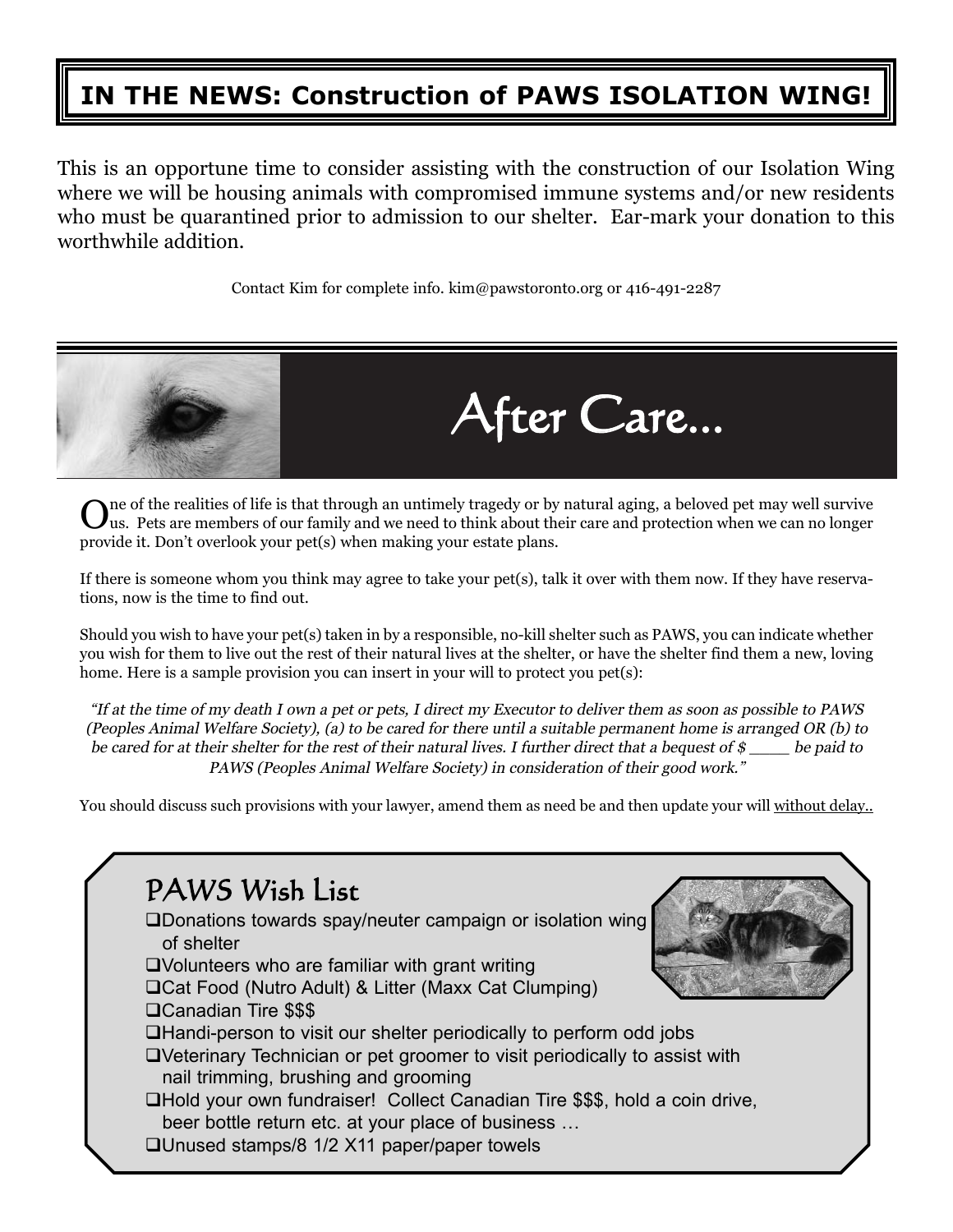